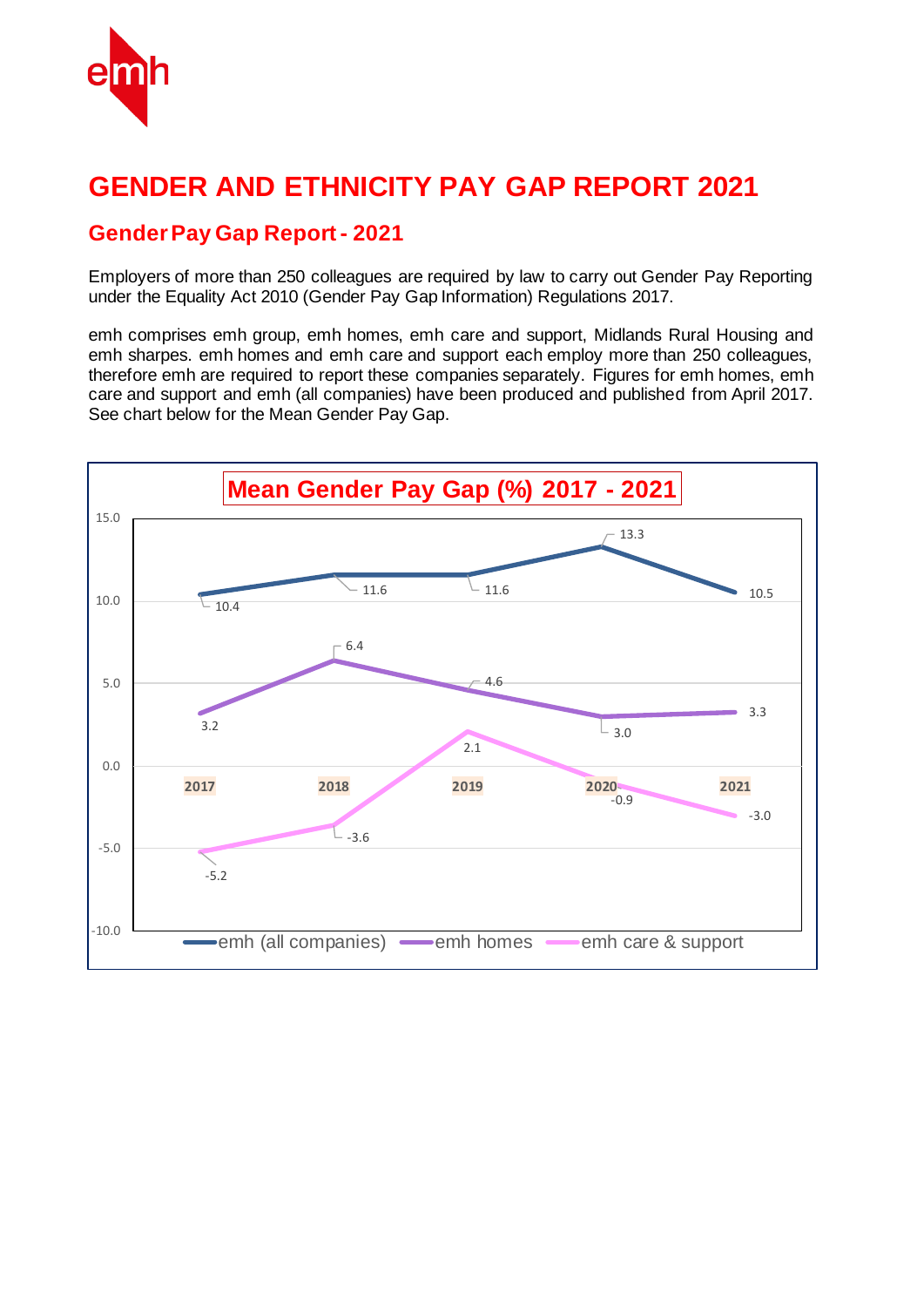

#### **The table below shows the gender pay gap calculations for emh (all businesses), emh homes and emh care and support, to show the difference between the average earnings of men and women at April 2019 to April 2021.**

| <b>Calculation</b>                   | 2021<br>emh - all           | 2020<br>$emb - all$         | 2019<br>$emb - all$         | 2021<br>emh<br>homes          | 2020<br>emh<br>homes          | 2019<br>emh<br>homes         | 2021<br>emh care<br>& support | 2020<br>emh care<br>& support | 2019<br>emh care<br>& support |
|--------------------------------------|-----------------------------|-----------------------------|-----------------------------|-------------------------------|-------------------------------|------------------------------|-------------------------------|-------------------------------|-------------------------------|
| Mean<br>gender pay<br>gap            | 10.5%                       | 13.3%                       | 11.6%                       | 3.3%                          | 3.0%                          | 4.6%                         | $-3.0%$<br>(minus)            | $-0.9%$<br>(minus)            | 2.1%                          |
| Median<br>gender pay<br>gap          | 13.3%                       | 14.3%                       | 13.2%                       | 8.0%                          | 9.6%                          | 10.6%                        | 0%                            | 0%                            | $0\%$                         |
| Mean<br>bonus<br>gender pay<br>gap   | 19.7%                       | $-225.12%$<br>(minus)       | $-87.5%$<br>(minus)         | 19.7%                         | 30.9%                         | $0\%$                        | 0%                            | 0%                            | 100%                          |
| Median<br>bonus<br>gender pay<br>gap | 0%                          | 0%                          | 0%                          | 0%                            | 0%                            | 0%                           | 0%                            | 0%                            | 100%                          |
| Percentage<br>who receive<br>a bonus | 6.8% Male<br>8.5%<br>Female | 9.3% Male<br>7.0%<br>Female | 5.2% Male<br>6.7%<br>Female | 11.4% Male<br>27.5%<br>Female | 10.2% Male<br>21.8%<br>Female | 6.5% Male<br>17.6%<br>Female | 0.8% Male<br>0.4%<br>Female   | 0% Male<br>$0\%$<br>Female    | 1.6% Male<br>$0\%$<br>Female  |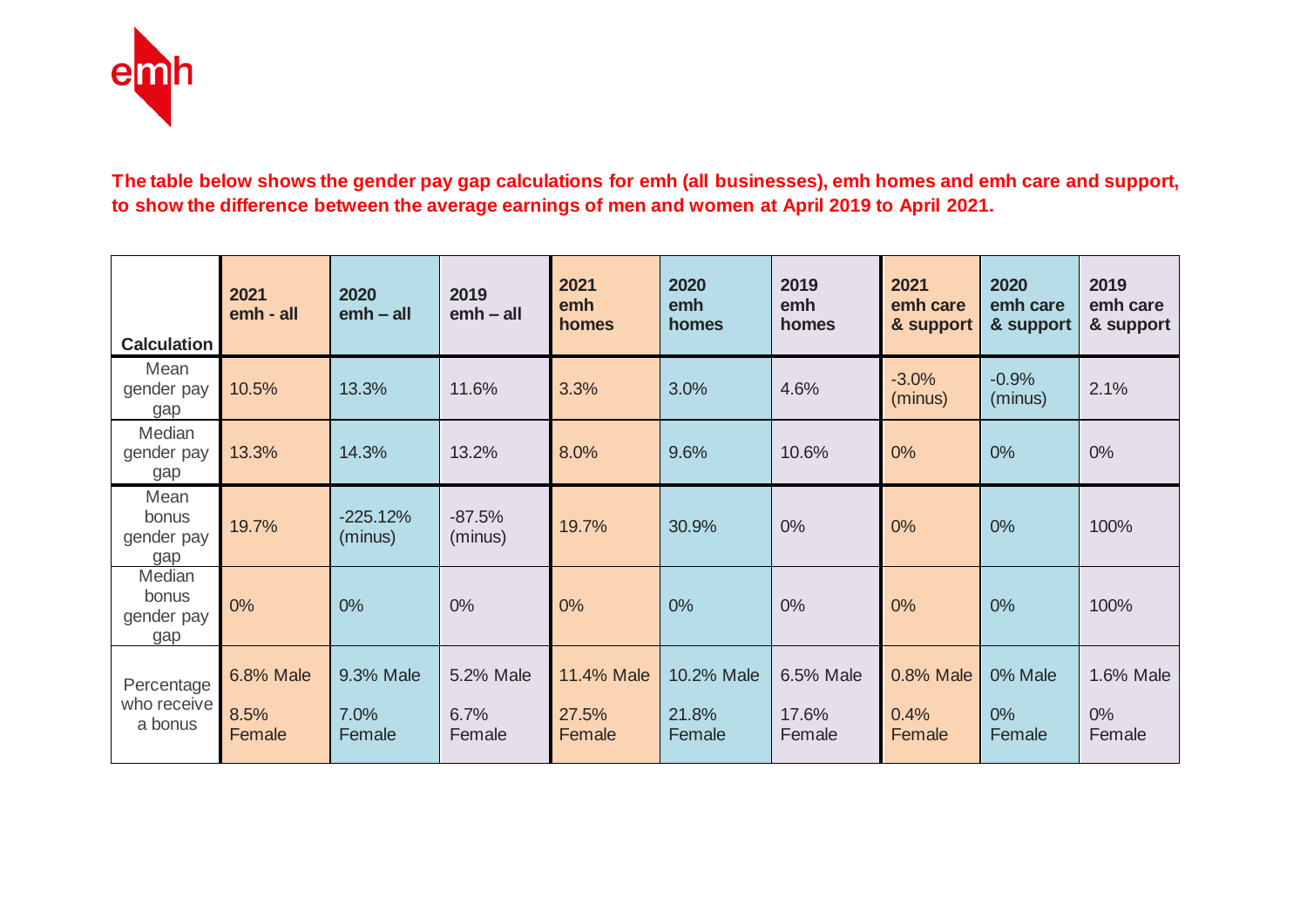

## **The table below shows the proportion of males and females in each quartile pay bracket.**

|                    | 2021<br>$emb - all$ | 2020<br>$emb - all$ | 2019<br>$emb - all$ | 2021<br>emh<br>homes | 2020<br>emh<br>homes | 2019<br>emh<br>homes | 2021<br>emh care<br>& support | 2020<br>emh care<br>& support | 2019<br>emh care<br>& support |
|--------------------|---------------------|---------------------|---------------------|----------------------|----------------------|----------------------|-------------------------------|-------------------------------|-------------------------------|
| <b>Calculation</b> |                     |                     |                     |                      |                      |                      |                               |                               |                               |
| A Lower            | <b>Male</b>         | <b>Male</b>         | Male                | <b>Male</b>          | <b>Male</b>          | Male                 | <b>Male</b>                   | Male                          | Male                          |
| quartile           | (29.5%)             | (29.8%)             | (27.2%)             | $(40.0\%)$           | (42.9%)              | $(38.8\%)$           | (22.8%)                       | (24.8%)                       | $(23.4\%)$                    |
|                    | Female              | Female              | Female              | Female               | Female               | Female               | Female                        | Female                        | Female                        |
|                    | $(70.5\%)$          | $(70.2\%)$          | (72.8%)             | $(60.0\%)$           | $(57.1\%)$           | (61.2%)              | (77.2%)                       | (75.2%)                       | $(76.6\%)$                    |
| <b>B</b> Lower     | <b>Male</b>         | Male                | Male                | <b>Male</b>          | Male                 | Male                 | <b>Male</b>                   | <b>Male</b>                   | Male                          |
| middle             | $(33.1\%)$          | $(31.1\%)$          | (34.5%)             | $(59.6\%)$           | $(50.0\%)$           | $(44.0\%)$           | $(29.2\%)$                    | (29.5%)                       | (20.7%)                       |
| quartile           | Female              | Female              | Female              | Female               | Female               | Female               | Female                        | Female                        | Female                        |
|                    | $(66.9\%)$          | (68.9%)             | $(65.5\%)$          | (40.4%               | $(50.0\%)$           | $(56.0\%)$           | $(70.8\%)$                    | (70.5%)                       | (79.3%)                       |
| C Upper            | Male                | Male                | Male                | <b>Male</b>          | <b>Male</b>          | Male                 | <b>Male</b>                   | Male                          | Male                          |
| middle             | $(43.7\%)$          | $(43.8\%)$          | (42.7%)             | $(55.1\%)$           | (61.5%)              | (72.6%)              | (22.8%)                       | $(15.0\%)$                    | $(33.3\%)$                    |
| quartile           | Female              | Female              | Female              | Female               | Female               | Female               | Female                        | Female                        | Female                        |
|                    | (56.3%)             | (56.2%)             | (57.3%)             | (44.9%)              | (38.5%)              | (27.4%)              | (77.2%)                       | $(85.0\%)$                    | (66.7%)                       |
| D Upper            | <b>Male</b>         | Male                | Male                | <b>Male</b>          | <b>Male</b>          | Male                 | <b>Male</b>                   | Male                          | Male                          |
| quartile           | (48.6%)             | $(50.2\%)$          | $(49.6\%)$          | $(60.7\%)$           | (63.3%)              | $(61.9\%)$           | $(17.7\%)$                    | $(18.8\%)$                    | $(20.0\%)$                    |
|                    | Female              | Female              | Female              | Female               | Female               | Female               | Female                        | Female                        | Female                        |
|                    | (51.4%)             | $(49.8\%)$          | $(50.4\%)$          | (39.3%)              | (36.7%)              | $(38.1\%)$           | (82.3.%)                      | (81.2%)                       | $(80.0\%)$                    |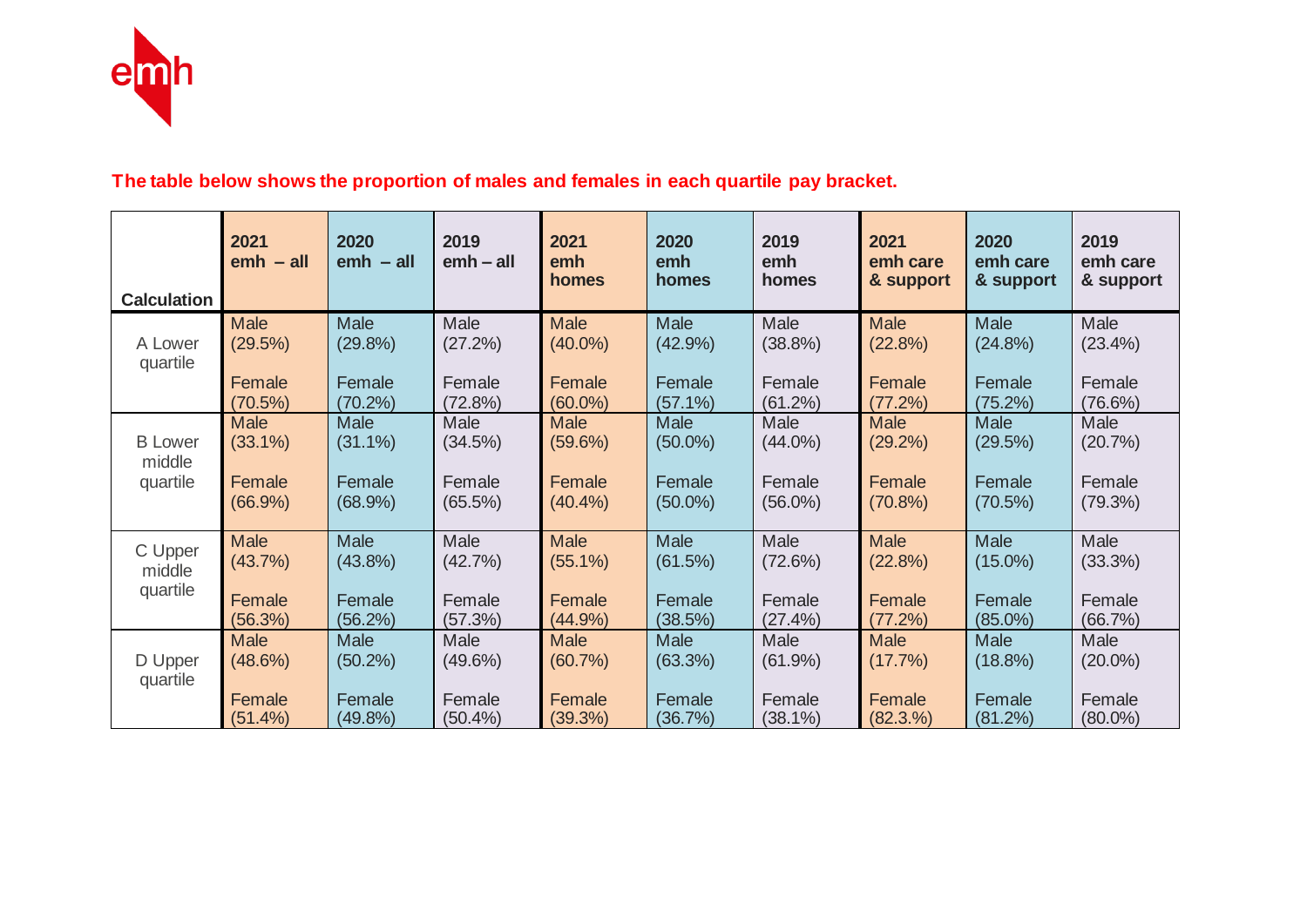

# **Gender Pay Gap Report – emh 2021**

## **emh (all companies)**

The data for emh (all companies) shows that the mean gender pay gap has decreased to 10.5% from 13.3% in 2020. The mean gender pay gap for emh homes has increased to 3.3% from 3.0% in 2020. This is following a period of consistent decrease for emh homes from 6.4% in 2018 to 3.0% in 2020. For emh care and support, the average male pay compared to female pay has decreased for the third consecutive year and there is a further widening of the pay gap in favour of female colleagues. In 2021, the gap was -3.0% (minus), a decrease from – 0.9% (minus) in 2020 and 2.1% (plus) in 2019.

The mean hourly rate increase for emh in 2021 compared to 2020, for females was greater than males in all pay quartiles but was greatest in the Lower Middle Quartile (females averaged 2.8% more than male counterparts) and the Upper Quartile (females averaged 2.2% more compared to male employees). The change in results reflect some of the changes of employees in positions at the corresponding reporting dates, new appointments in additional posts and leavers across the business.

With regards to the median gender pay gap for all businesses, this has decreased from 14.3% in 2020 to 13.3% in 2021. Whilst there continues to be no change to the median pay gap for emh care and support (0% since April 2017), there continues to be a reduction in the median pay gap trend at emh homes to 8.0% from 9.6% in 2020 and10.6% in 2019.

#### **emh group**

To analyse the overall increase in the pay gap for all companies, emh group as a single employer is reviewed separately. At emh group the mean gender pay gap for 2021 was 16.8% (18.9% in 2020) and the median pay gap was 19.2% (also 19.2% in 2020). This compares to 10.5% and 13.3% respectively, for all companies.

The mean gender pay gap for emh group in 2021 is the second largest within all of the emh companies (Midlands Rural Housing has the largest with a mean gender pay gap of 30.6% in favour of males). Within emh group, the Development team had the largest gender pay gap in 2021 with 17.3% in favour of male colleagues and EMT had the second largest with a pay gap of 16.6% of males. As at April 2021, 57% of the Executive Management Team are male. The Corporate Services team recorded a mean gender pay gap of -11.5% (minus) in favour of female colleagues.

Female average hourly pay increases were higher than male increases across all hourly pay quartiles, the lowest of these was experienced in the Upper Quartile (0.11% more for females, compared to 3.9% in the Upper Middle and 3.4% in Lower Middle Quartiles).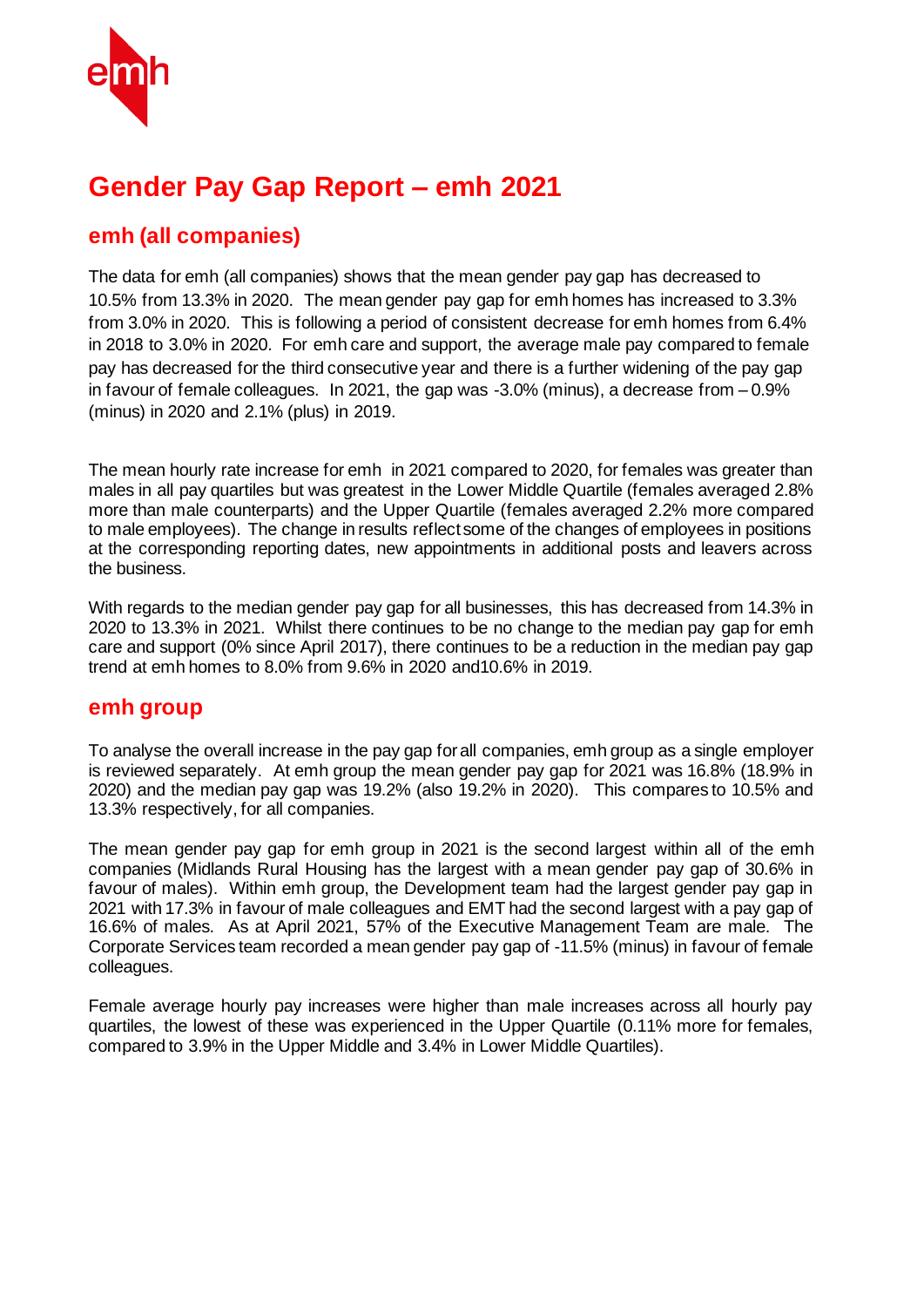

#### **emh care and support**

At emh care and support, the mean gender pay gap has moved further to -3.0% (minus) in favour of female colleagues compared to -0.9% in 2020. In 2019, the gender pay gap favoured male colleagues with a mean gender pay gap of 2.1%. In the last 5 years of reporting, the figures for 2020 represented the closest to parity in pay for gender (-0.9%). In 2021, the pay gap moved further to be in favour of female colleagues (-3.0%). This decrease since 2019, can be attributed to there being more female colleagues paid in the upper half of all hourly rates paid in emh care and support in 2021, compared to 2019 (79.8% compared to 73.3% in 2019).

#### **emh homes**

For emh homes, there ha been a continuous positive trend towards mean gender pay parity for the 3 years up to 2020 (a move from 6.4% in 2018 to 3.0% in favour of males in 2020). In 2021 the pay gap has widened slightly, moving from 3.0% in 2020 to 3.3% in favour of males in 2021.

At the point of 2021 reporting, Internal Maintenance Service (IMS)operatives had not yet received an annual pay award, as this was subject to consultation. The IMS team encompasses around 140 employees (92% of whom are male). The mean gender pay gap would have increased to 3.8% in favour of males for emh homes, if the pay award IMS operatives received in May 2021, had been processed in April 2021.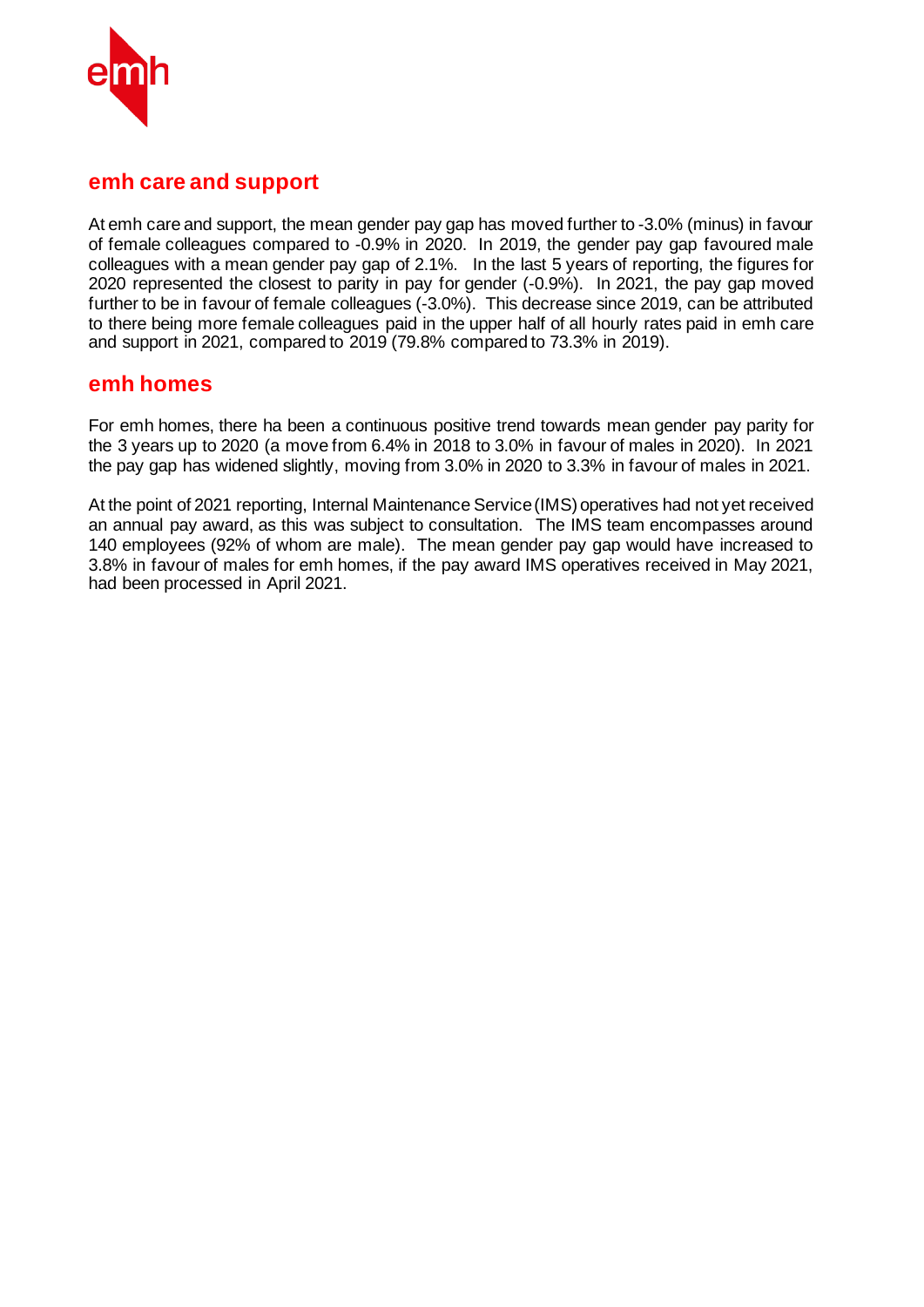

# **Gender Pay Gap Comparators (Source: Office of National Statistics)**

| <b>Sample Group</b>                                          | $2021 - Mean$<br><b>Gender Pay Gap</b> | $2020 - Mean$<br><b>Gender Pay Gap</b> | 2019 - Mean Gender<br><b>Pay Gap</b> |  |
|--------------------------------------------------------------|----------------------------------------|----------------------------------------|--------------------------------------|--|
| emh - all companies                                          | 10.5%                                  | 13.3%                                  | 11.6%                                |  |
| All companies in<br><b>England and Wales</b>                 | 12.5%                                  | 15.5%                                  | 17.4%                                |  |
| All companies in<br>England and Wales with<br>250+ employees | 12.5%                                  | 17.0%                                  |                                      |  |
| emh care and support                                         | $-3.0\%$ (minus)                       | $-0.9%$ (minus)                        | 2.1%                                 |  |
| Caring and Service<br>occupations                            | 4.0%                                   | 6.2%                                   | 8.0%                                 |  |
| emh homes                                                    | 3.3%                                   | 3.0%                                   | 4.6%                                 |  |
| Sample of Housing<br>Associations and<br>Groups *            | 10.9%                                  | 9.1%                                   | 9.5%                                 |  |

**\*** - A sample of 17 (2020/21), 34 (2019/20) and 47 (2018/19) housing associations/groups (some of which also have care elements), each with more than 500 employees

# **Ethnicity Pay Gap Report – emh 2021**

It is not currently a legal requirement for companies to produce or publish ethnicity pay gap data. However, it is increasingly being recognised as good practice for companies to analyse this information. emh has key values around equality, diversity and inclusion in the workplace.

emh analysed the first ethnicity pay gap report in 2020. Please see the latest ethnicity pay gap report as at 5 April 2021 alongside the details reported in 2020. This compares the mean and median hourly rates of our Black, Asian and Minority Ethnic (BAME) and white colleagues over the two periods.

Please note that for the purposes of reporting, only those employees who had disclosed their ethnic origin to us have been included in the Ethnic Pay Gap Report for 2021. These employees account for 83.5% of our pay gap relevant sample (848 colleagues).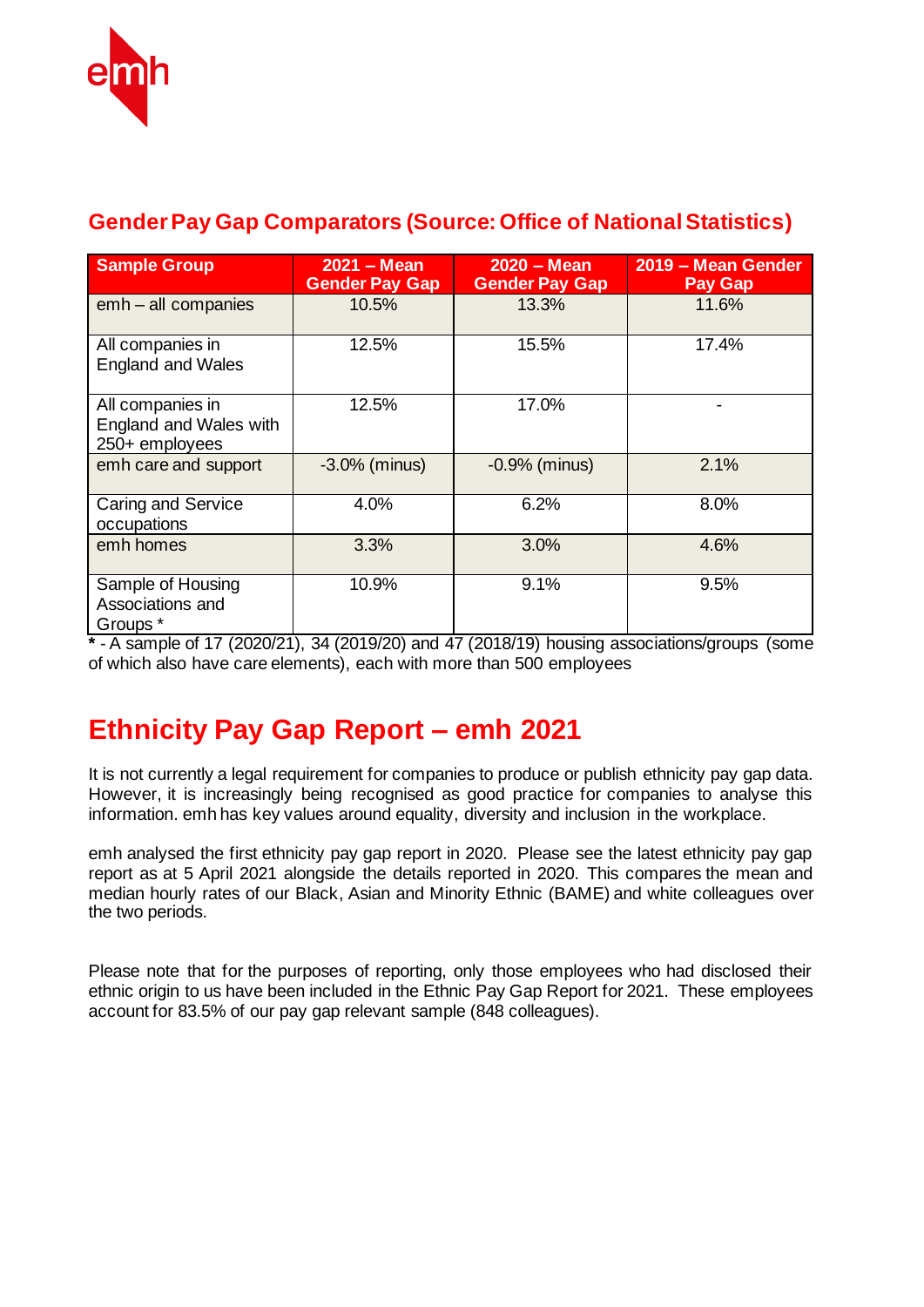

# **Ethnicity Pay Gap – as at 5 April 2021**

| <b>Ethnicity Pay Gap -</b><br><b>Key Measures -</b>        | 2021<br>emh (all)      | 2020<br>emh (all)     | 2021<br>emh C&S | 2020<br>emh C&S | 2021<br>emh<br>homes | 2020<br>emh<br>homes | 2021<br>emh group      | 2020<br>emh group      |
|------------------------------------------------------------|------------------------|-----------------------|-----------------|-----------------|----------------------|----------------------|------------------------|------------------------|
| <b>BAME Employees</b><br>Headcount<br>(% of all employees) | 84 (9.9%)              | 86 (10.6%)            | 31 (10.4%)      | 31 (11.3%)      | 36 (10.3%)           | 34 (9.8%)            | 16 (11.7%)             | 17 (13.3%)             |
| <b>BAME</b> Employee Mean<br>Hourly Rate                   | £15.88<br>* £14.81     | £15.38<br>$*$ £14.34  | £10.63          | £9.76           | £14.77               | £14.50               | £28.26<br>* £23.15     | £26.96<br>* £22.45     |
| White Employee Mean<br><b>Hourly Rate</b>                  | £14.61                 | £14.44                | £10.67          | £10.12          | £15.09               | £15.02               | £22.25                 | £22.43                 |
| Pay Gap Mean in<br>favour of White<br>Employees $(E)$      | $-E1.27$<br>$* -E0.20$ | $-E0.94$<br>$* E0.10$ | £0.04           | £0.36           | £0.32                | £0.52                | £6.01<br>*<br>$-£0.90$ | $-E4.53$<br>* $-£0.02$ |
| % Mean Pay Gap                                             | $-8.7%$<br>$* -1.4%$   | $-6.5%$<br>$*0.7%$    | 0.4%            | 3.6%            | 2.1%                 | 3.5%                 | 23.2%<br>*<br>$-0.4%$  | $-20.2%$<br>$* -0.1%$  |
| <b>BAME</b> Employee*<br>Median Hourly Rate                | £12.76                 | £12.49                | £8.94           | £8.71           | £13.97               | £13.97               | £22.15                 | £20.10                 |
| White Employee<br>Median Hourly Rate                       | £12.85                 | £12.56                | £8.94           | £8.71           | £13.97               | £13.97               | £16.31                 | £16.31                 |
| Pay Gap Median in<br>favour of White<br>Employees $(E)$    | £0.09                  | £0.07                 | £0.00           | £0.00           | £0.00                | £0.00                | $-£5.84$               | $-£3.79$               |
| % Pay Gap Median                                           | 0.7%                   | 0.6%                  | 0.0%            | 0.0%            | 0.0%                 | 0.0%                 | $-35.8%$               | $-23.2%$               |

**KEY: \* - Calculations after Chief Executive hourly rate has been excluded.** 

**NOTE: -** Any minus figures represent a pay gap in favour of BAME employees.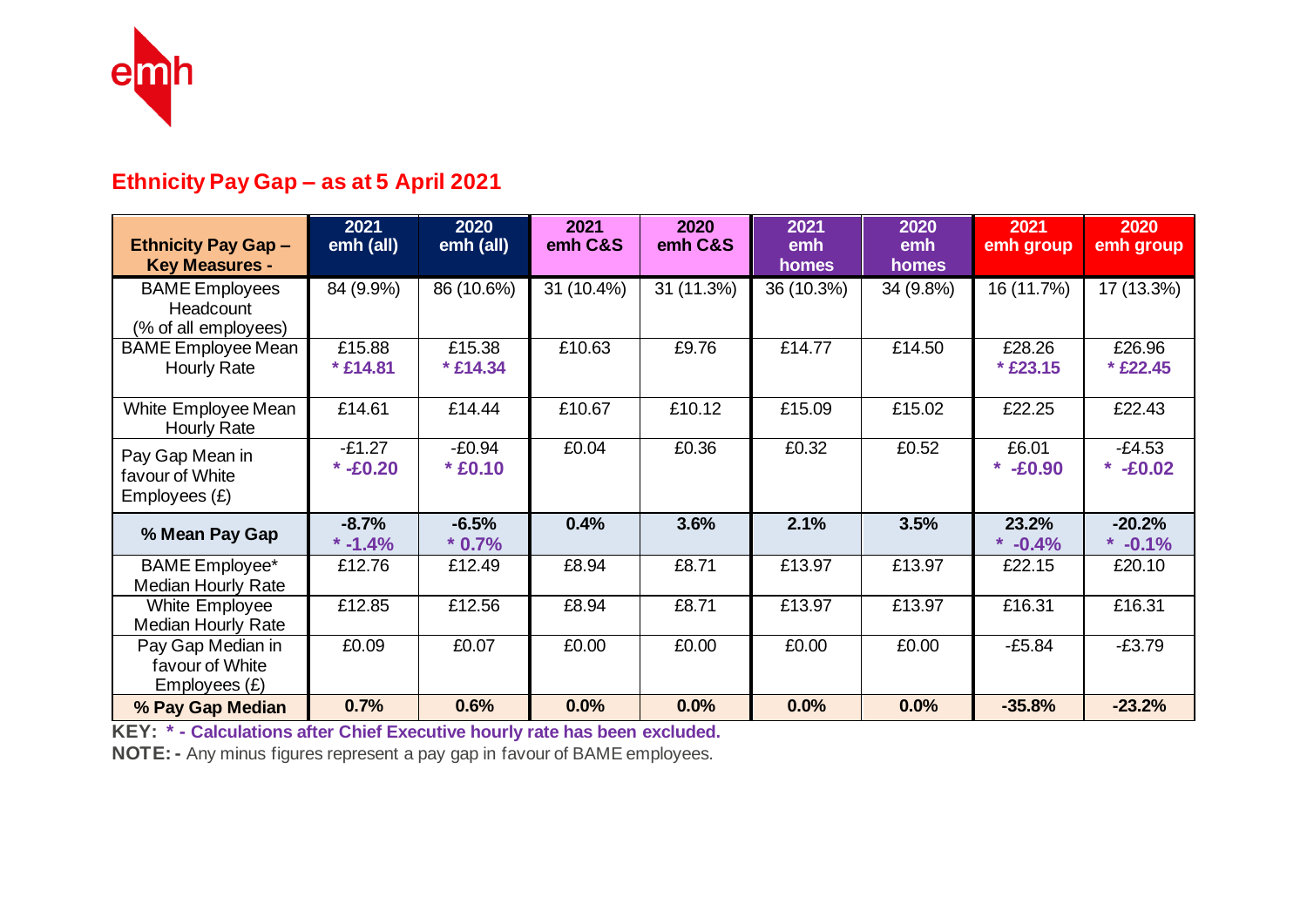

In ethnicity pay gap report for 2021, the mean pay gap for emh (all companies) has widened in favour of BAME employees since 2020 (-6.5% in 2020 compared to -8.7% in 2021). emh homes and emh care and support have both experienced a closing of the ethnicity pay gap during this time. emh homes are still reporting a pay gap in favour of white employees (reduced from 3.5% in 2020 to 2.1% 2021) and emh care and support have also registered a decrease from 3.6% in 2020 to 0.4% in 2021.

#### **emh (all companies) – Distribution of employees in each quartile pay bracket by ethnicity – 2021 v 2020:**

| <b>Lower Quartile</b> | 2021  | 2020  |
|-----------------------|-------|-------|
| % BAME                | 7.3%  | 8.1%  |
| % White               | 92.7% | 91.9% |
| Lower Middle          |       |       |
| % BAME                | 12.1% | 13.8% |
| % White               | 87.9% | 86.2% |
| <b>Upper Middle</b>   |       |       |
| % BAME                | 9.6%  | 8.0%  |
| % White               | 90.4% | 92.0% |
| <b>Upper Quartile</b> |       |       |
| % BAME                | 10.2% | 8.8%  |
| % White               | 89.8% | 91.2% |

BAME representation across the whole business has fallen from 10.6% in 2020 to 9.9% in 2021. In considering the distribution of colleagues by ethnicity for emh (all companies), with the exception of the Lower Middle Quartile, the % of BAME representation is between 7.3 - 10.2%. The highest proportion of BAME representation continues to be in the Lower Middle Quartile with 12.1% of colleagues recorded as being from a BAME background.

It is also noted that BAME representation in the Upper Half of pay brackets in 2021 has risen to 9.9% representation compared to 8.4% in 2020. BAME representation in the Lower Half of pay brackets had fallen from 10.9% in 2020 to 9.7% in 2021.

England and Wales as a whole, had a median ethnicity pay gap of 2.3% in 2019 and in the East Midlands for the same period, the figure was recorded at 6.9% in favour of white employees (ONS).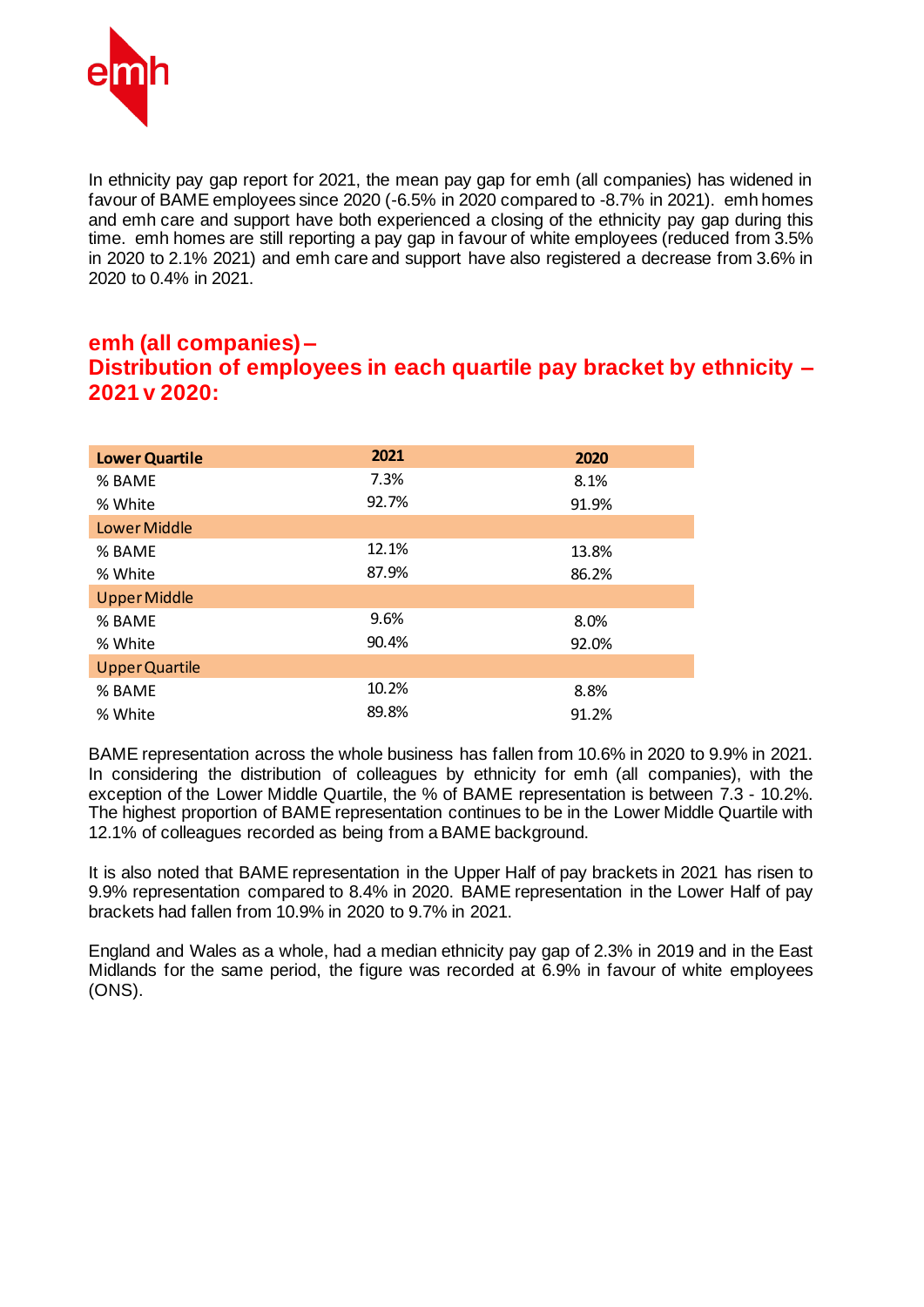

## **Future Initiatives and Strategies**

### **Culture and Engagement**

Diversity and inclusion are fundamental to an effective functioning organisation. Ensuring people feel included, listened to and that their views, opinions, insights and perspectives matter is vital in all organisations. Diversity and inclusion must become the norm for emh to enable all colleagues to feel empowered and to ensure we understand the personal and organisational damage caused by colleagues feeling excluded, disempowered or as if they do not belong in emh. Diversity and inclusion is about ensuring there are no barriers by taking a systemic approach to what practices and policies we have and most importantly what kind of culture we have.

Building on the work we continue to do using the Barrett Cultural Values Assessment we have reviewed our approach to Equality Diversity and Inclusion. Our focus is adopting a more active approach to bring about measurable behavioural change to create a culture of diversity and inclusion. We have a road map which identifies the priorities to embed the behavioural change required.

The roadmap includes:

- in-depth reporting on recruitment and promotion
- induction training on the emh values and why values matter, unconscious bias and how to play your part in support one another to understand and celebrate differences
- equipping leaders to promote a culture of inclusion, and creating safe, non-judgemental workspaces where we can opennly discuss equality, diversity and inclusion issues
- detailed evaluation of progress

The Equality, Diversity and Inclusion Steering Group has been divided into two action groups; one to focus on our communities and wider stakeholders and the other to look at emh colleagues. One key action for both groups is to implement specific measures to improve the way we collect, store and analyse data. This will enable us to implement specific measures to improve the way we collect, store and analyse data and how this influences our policy development. We continue to work with Data Orchard to cleanse the data we collect and to help us to present meaningful information.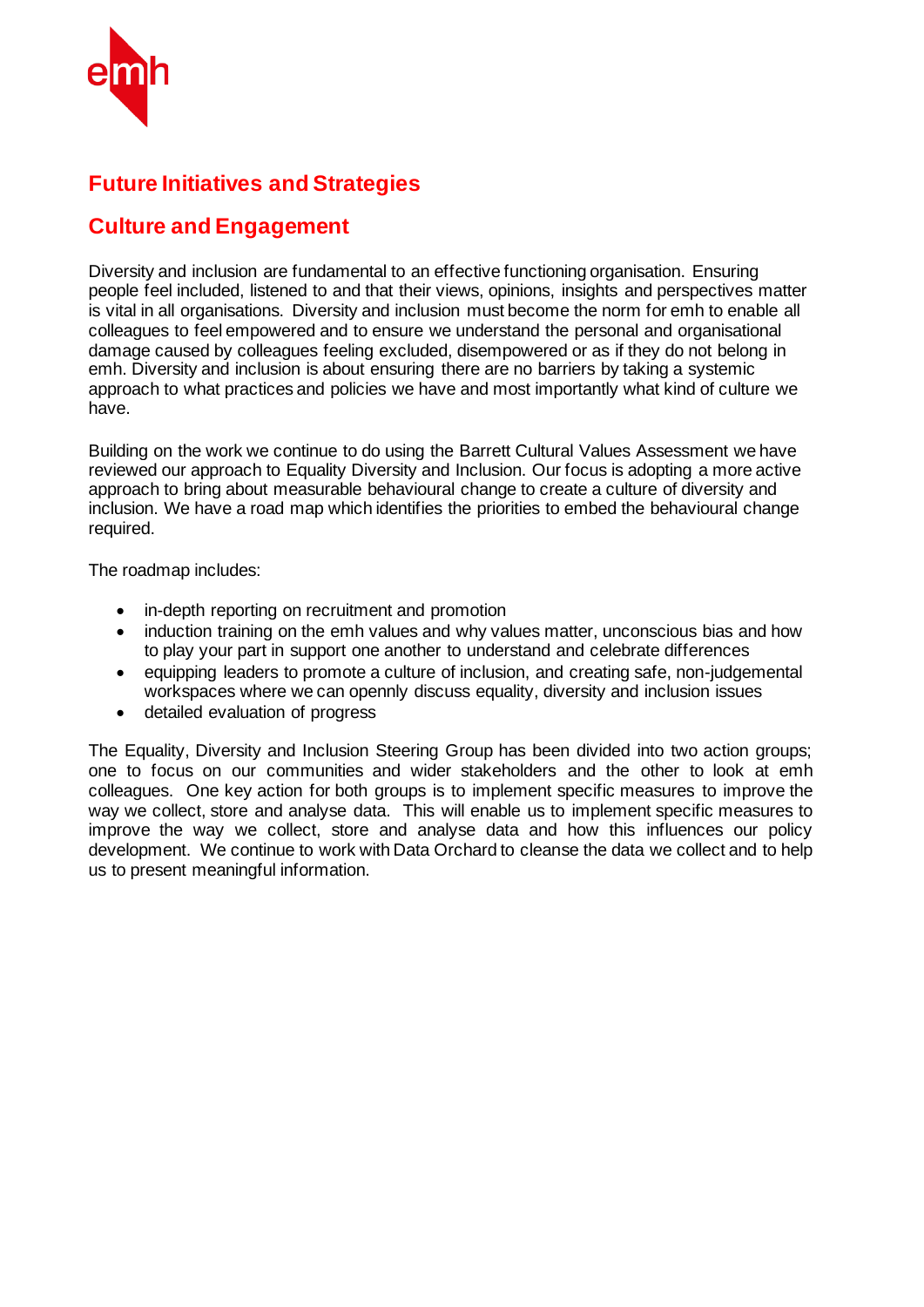

#### **Recruitment and Selection**

Across all companies at emh females represent 61.3% of colleagues. There is a gender imbalance in repairs and maintenance (83.7% are male) and grounds maintenance (86.7% are male) . emh care and support continue to employ a higher percentage of female colleagues  $(76.9%)$  and have the lowest mean gender pay gap of  $-3.0%$  (minus).

emh has implemented recruitment and selection software to help manage and enhance the recruitment service and is now working on an onboarding module to support the capture of data and enhance the colleague experience. The focus now is to work with the software provider to produce and analyse equality and diversity data and track progress from application through the employee lifecycle to inform actions required.

emh continues to observe the 'Rooney' rule in relation to senior board appointments, where applicants from BAME groups will be offered interviews for roles. In addition, emh have given a public commitment to ensure all shortlists for Board and senior positions include a BAME candidate, provided they meet the person specification.

Recruitment and selection training for recruiting managers has transferred to the virtual environment and is currently being enhanced with the development of an on-line bespoke e-learn module, to enable the workshop to be more focused on values and diversity.

#### **Development/Talent Management**

Over the last year, emh have continued to invest significantly in the delivery of a new leadership development programme, designed to strengthen management capability and adapt to the changes needed during the pandemic. All people managers were invited onto the programme, which focused on enhancing leadership skills that build resilience, create a sustainable learning culture and promote psychological safety amongst teams.

Psychological safety has become an important theme within our leadership development initiatives. It supports diversity within our workforce, enabling all colleagues to feel valued, to truly be themselves and feel able to speak up without fear.

The internal coaching programme has continued to support colleagues from all parts of the organisation, providing coaching support to around 20 colleagues each quarter. Our internal coaches come from areas right across our business, they have a broad age range and a mix of male and females, which enables us to make strong matches between coaches and coachees.

We are also continuing to focus on embedding the Talent Strategy by reviewing the People and Talent Plans for each area of the business and introducing more flexible ways for colleagues to access career development. With the introduction of a new system called emh learn, colleagues now have easy access to a wide range of e-learning opportunities to develop their skills, at times that suit them and flexes around their work commitments. Learning opportunities include access to a range of career development tools and learning on equality, diversity and unconscious bias training.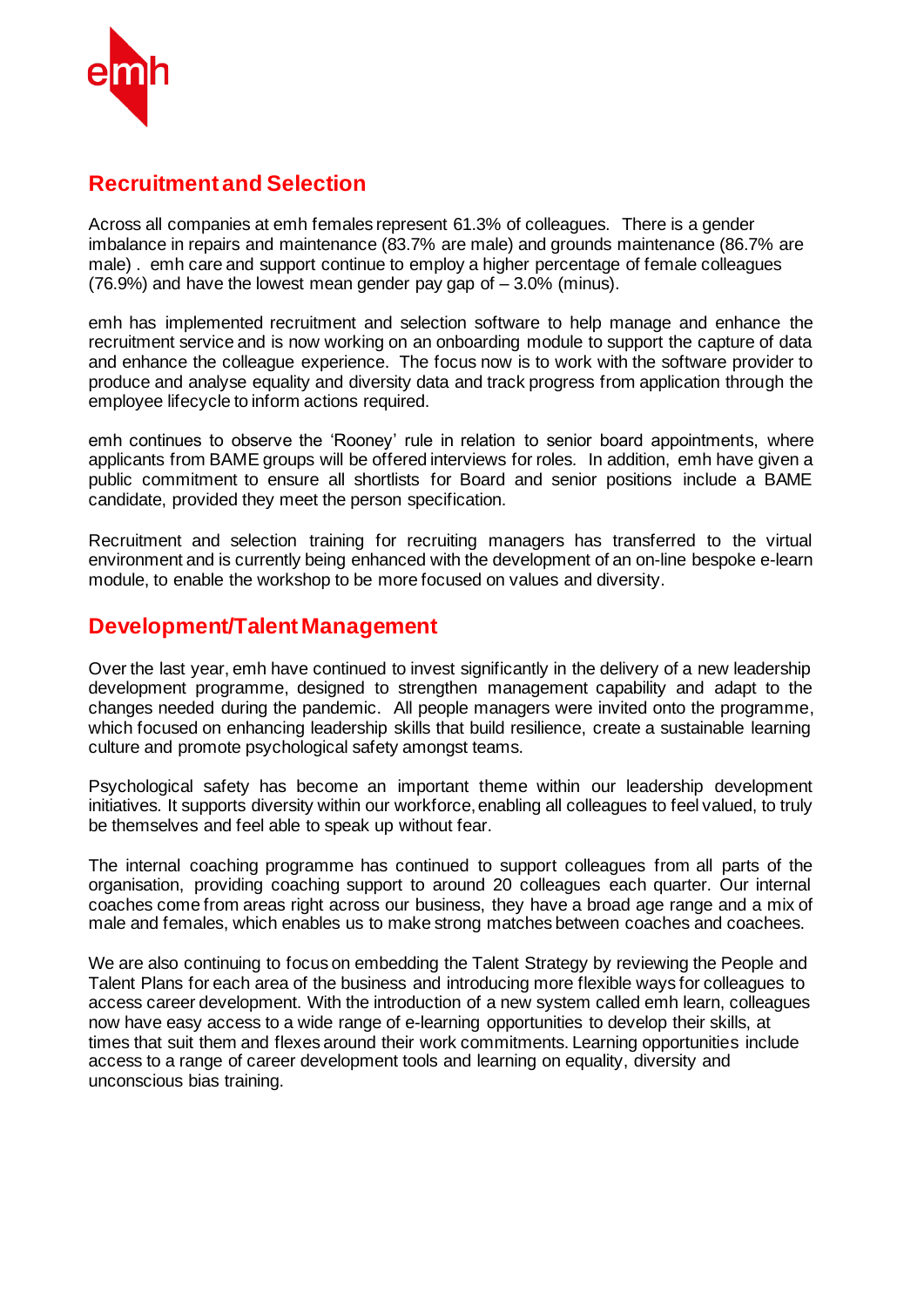

### **Pay and Reward**

A new salary scale was implemented in April 2020, which is a Rate for the Job (RFJ) salary scheme (excluding emh care and support). The grade and associated salary for all new positions are evaluated using an external job evaluation process and it is proposed to undertake salary market testing for job families. This benchmarking will also be conducted through an external and independent process.

emh care and support roles are benchmarked through an external exercise led by the National Care Forum, Agenda Consulting. All roles within care and support are compared across the sector and geographical areas.

A Pay Award of 1% was awarded to all colleagues in April 2021; with the exception of emh care and support and IMS operatives who were in collective consultation at the report date. The subsequent pay increases in these areas are therefore not included in the 2021 Gender Pay Gap Report. For comparison, this has historically been the case for emh care and support.

#### **Apprenticeship Academy**

emh has an award-winning Apprenticeship Academy, which was established in 2012 as a social enterprise to provide education, training, skills and future job opportunities for local people. emh has 90 apprentices on programmes in 2021 (increase from 72 in 2020), with an additional throughput of 80, 62 of which have achieved a full apprenticeship and 18 left without achieving.

Our strategy aims to deliver 250 traineeships/apprentices by 2023, which is aligned to our overall business plan. The Academy has success stories relating to some of the female apprentices in repairs and maintenance, where one received highly commended in the regional finals for the National Apprenticeship Awards 2018 and highly commended in the Leicestershire Business Awards within the same year. In 2020, an emh apprentice won her category in the Black, Asian and Minority Ethnic (BAME), which was an outstanding achievement.

emh continues to promote apprenticeships within the community, this year reaching out to informed residents through publications highlighting the opportunities to 'earn whilst you learn', with no upper age limit. This has led to interest from a wider audience and further applications from under-represented groups.

In September 2020, 50% of the apprentices recruited into construction were female. We are seeing a trend towards more females into trades for 2021, one who has already been recruited into our garden services starting in September 2021. emh now has a total of 9 females following a trade apprenticeship with an additional 5 who have achieved a specific craft.

Promotion of our apprenticeship programme internally to our existing colleagues has opened up opportunities for those wishing to upskill or diversify their careers, nurturing talent whilst supporting the organisational objectives and meeting business needs. 2021 saw the introduction of apprenticeships into care and support and there are 17 apprentices studying a range of apprenticeship programmes from level 2 Adult Care Worker through to level 4 Lead Practitioner, both represented by male and female. This will allow more of our workforce to become qualified whilst aiding retention, within a sector that is difficult to recruit.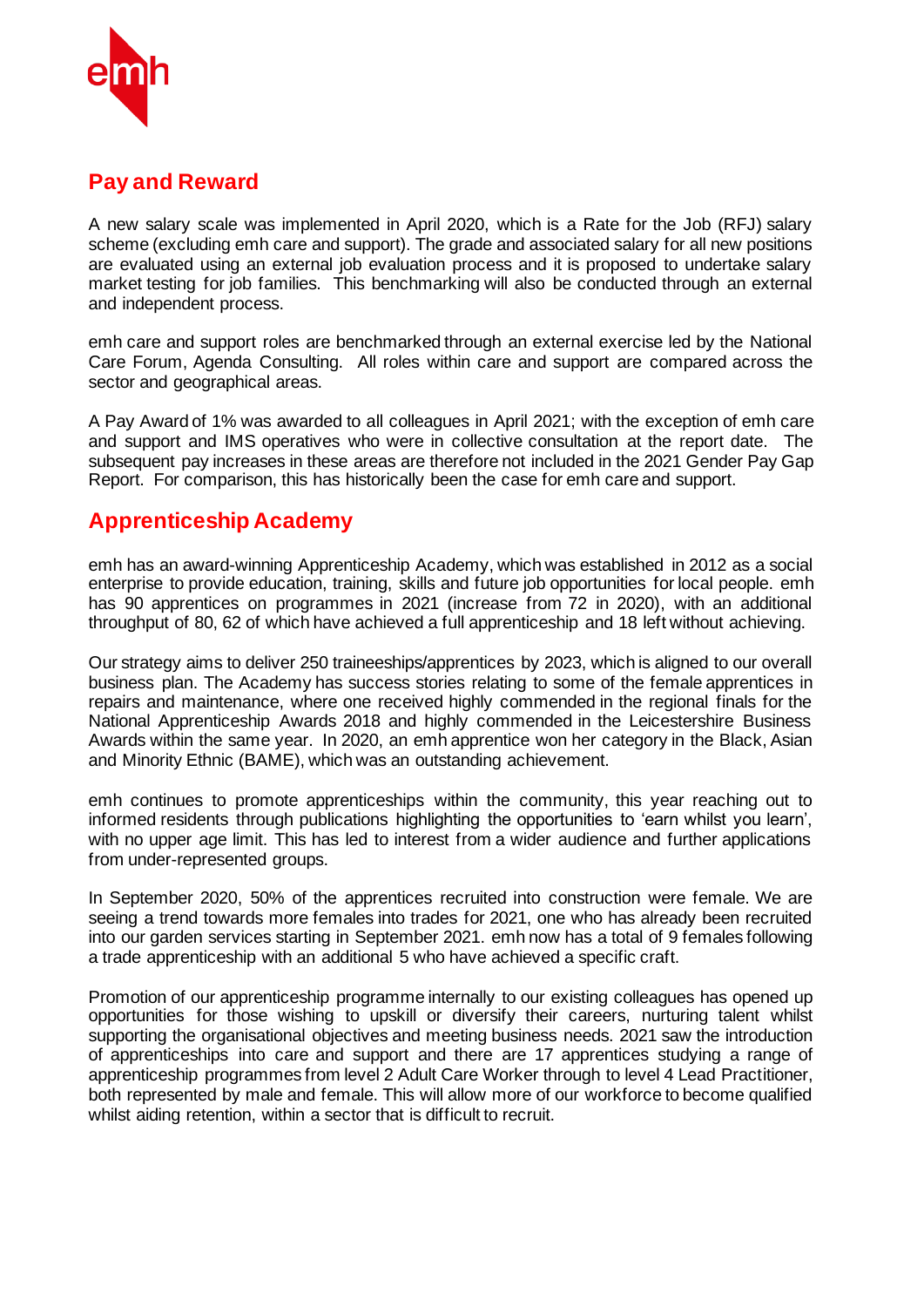

emh has started to work closely with other employers to grow apprenticeships through the sharing of funds, especially in areas that are under-represented, such as Adult Care and Construction where there are identified skills gaps. In 2021, emh partnered with the University of Hospitals of Leicester NHS Trust for Care and Ibstock Brick for Construction. emh also intend to attract more apprentices from these areas in 2021 by involving more promotion through our residents.

## **Covid-19**

On 24 March 2020, the Government Equalities Office (GEO) and the Equality and Human Rights Commission (EHRC) suspended enforcement of the compulsory gender pay gap reporting requirements for the 2019/20 year, shortly before the annual deadlines. emh continued to report this data and the Government confirmed in December 2020 that compulsory reporting would resume in the current reporting year. On the date of reporting, emh did not have any furloughed colleagues, which will therefore not impact on comparisons with prior and future years.

The CIPD (March 2021) state women have taken a disproportionate, unequal share of the economic hardship caused by the virus. This is due to factors such as assuming a greater responsibility for childcare and home-schooling in lockdown, women have been more likely than men to work fewer hours, be away from work temporarily or drop out of the labour market altogether since the pandemic struck. emh has adopted a supportive and flexible approach throughout the pandemic wherever possible, allowing paid time off for childcare to minimise any impact on our colleagues whether male or female. emh is not alone in making significant changes to the working lives of colleagues since the pandemic, where office-based colleagues have stayed at home to work where possible.

Homeworking and agile working have been accelerated in relevant areas of the business due to the Covid-19 pandemic. emh consulted with colleagues where there was the potential to permanently carry out their work from home, as to whether their role would be permanently home based. This considered individual circumstances, alongside the requirements of the role. 30% of all emh colleagues are now home based (August 2021), 32% of all females are based at home, compared to 26% of male colleagues. A new Home Based Working Policy was launched on 1 April 2021. Through the transformation review, the office locations are being reviewed and the head office at Memorial House, Coalville, is being renovated to support agile working and collaboration.

The CIPD (March 2021) stated the impact of COVID-19 has the potential for a much more positive legacy, if the pandemic drives more employers to recognise the damaging impact of widening inequalities, to seriously investigate and address their gender pay and representation gaps with renewed emphasis, thereby helping to build more equal, diverse and inclusive organisations in the UK. As can be seen by the approaches outlined in this report, emh is working to have this positive impact.

#### **Flexible and Family Friendly Policies**

In addition to the agile and home working changes, emh continues to offer a range of flexible and family friendly working practices, including part-time working, job sharing, home working and agile working to enable our colleagues to effectively manage their work/life balance. Line managers continue to encourage and support returners to work following a period of maternity leave and from other extended leave.